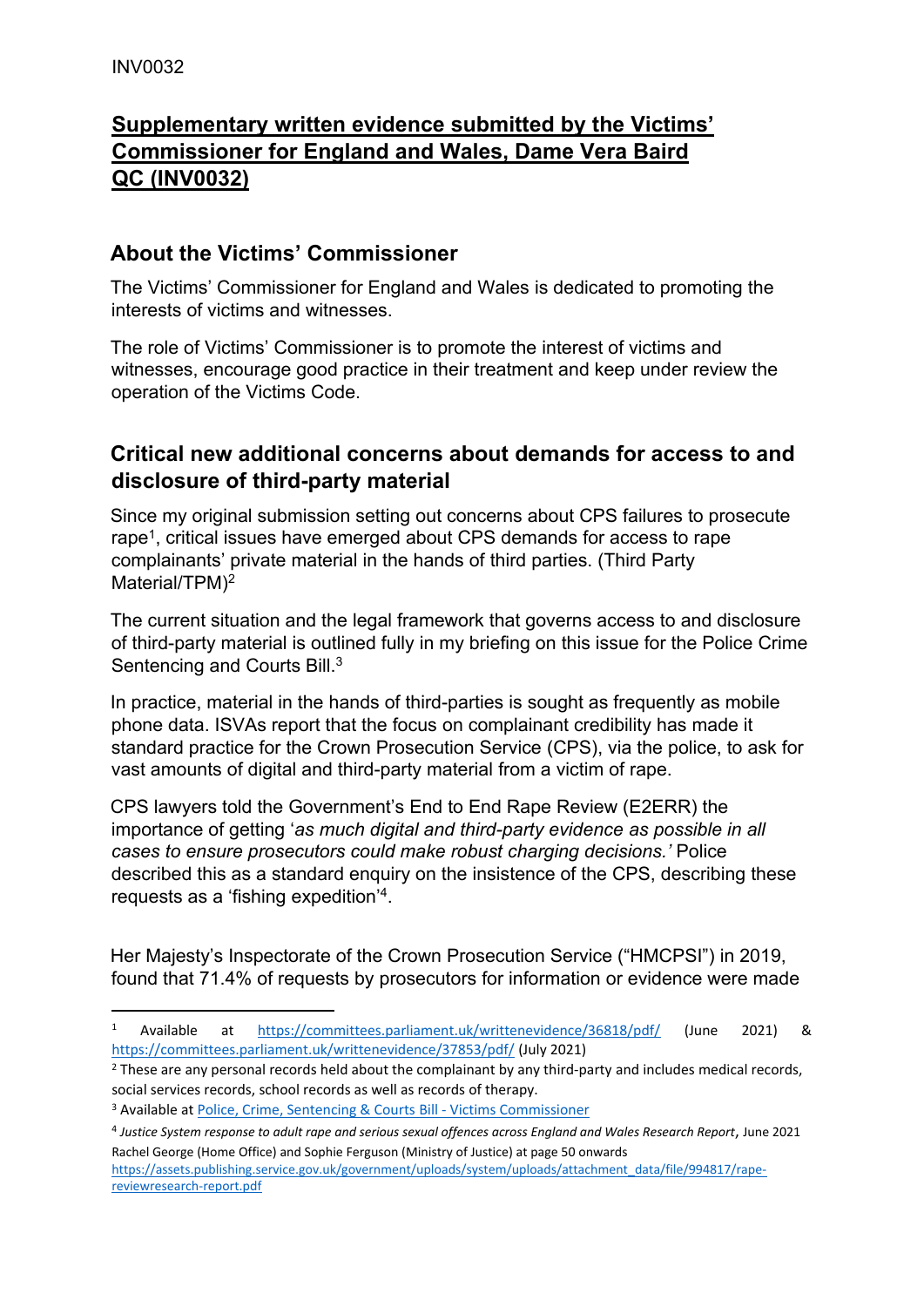unnecessarily or inappropriately, with one of the most common themes being prosecutors "making requests for third-party material (such as education, medical or Social Services records) that were not necessary" and "without any tailoring to the facts of the case". A CPS internal report (yet unpublished and not disclosed to HMCPSI during its inspection) showed that 65% of rape cases referred by police to the CPS for early investigative advice (EIA) involved '*disproportionate*' and '*unnecessary*' requests for information.<sup>5</sup>

This is exactly the culture and practice that the Government recently apologised for<sup>6</sup> in its E2ERR and which it is addressing via safeguards for victims in the Police, Crime, Sentencing and Courts Bill in respect of digital material.<sup>7</sup>

Independent Sexual Violence Advisors (ISVAs) and sexual abuse charities tell of people reporting historic sexual offences from the '70s and '80s being asked to hand over their current mobile phones; and of victims raped in their thirties being required to consent to childhood social services records to be trawled. The same demands happen in cases where the rape is a stranger rape, with no previous contact at all between the victim and perpetrator. ISVAs would say that these searches are demanded as standard. They can have no relevance to the facts of the case and do not meet the test in the Criminal Procedure and Investigation Act 1996 (CPIA) Code of Practice  $8$  in which material can be sought only where it is a reasonable line of enquiry<sup>9</sup>. The case of Bater-James<sup>10</sup> in respect of digital material confirmed that this means no speculative searches.

The Court of Appeal in R v Alibhai<sup>11</sup> said that for a request for TPM to be a reasonable line of enquiry "*it must be shown that there was not only a suspicion that the third party had relevant material but also a suspicion that the material held by the third party was likely to satisfy the disclosure test.*" This means that the material is not supportive of the prosecution nor is neutral but would either undermine the prosecution or assist the defence. Blanket requests, where there is no specific reason arising from the facts of the individual case, do not meet this test.

However, all the evidence makes clear that the case law is not being followed.

It is equally clear that these demands do not meet with Data Protection law. (This sets out that requests are only legitimate if they are strictly necessary and proportionate.) Statute<sup>12</sup> and case law<sup>13</sup> insist on strict necessity as the only

<sup>5</sup> Leaked to and reported in the Guardian, March 2020:

[https://www.theguardian.com/law/2020/mar/15/cpsfailed-to-tell-inspectors-of-internal-review](https://www.theguardian.com/law/2020/mar/15/cpsfailed-to-tell-inspectors-of-internal-review-revealing-case-failings)[revealingcase-failings](https://www.theguardian.com/law/2020/mar/15/cpsfailed-to-tell-inspectors-of-internal-review-revealing-case-failings)

<sup>6</sup> [End-to-end](https://hansard.parliament.uk/commons/2021-06-21/debates/A284C9E5-F4BF-4CA4-B62F-3486C0629E1F/End-To-EndRapeReview#contribution-663BCD16-8465-4CD4-AE36-99F498CF5D54) [Rape](https://hansard.parliament.uk/commons/2021-06-21/debates/A284C9E5-F4BF-4CA4-B62F-3486C0629E1F/End-To-EndRapeReview#contribution-663BCD16-8465-4CD4-AE36-99F498CF5D54) [Review](https://hansard.parliament.uk/commons/2021-06-21/debates/A284C9E5-F4BF-4CA4-B62F-3486C0629E1F/End-To-EndRapeReview#contribution-663BCD16-8465-4CD4-AE36-99F498CF5D54) [-](https://hansard.parliament.uk/commons/2021-06-21/debates/A284C9E5-F4BF-4CA4-B62F-3486C0629E1F/End-To-EndRapeReview#contribution-663BCD16-8465-4CD4-AE36-99F498CF5D54) [Monday](https://hansard.parliament.uk/commons/2021-06-21/debates/A284C9E5-F4BF-4CA4-B62F-3486C0629E1F/End-To-EndRapeReview#contribution-663BCD16-8465-4CD4-AE36-99F498CF5D54) [21](https://hansard.parliament.uk/commons/2021-06-21/debates/A284C9E5-F4BF-4CA4-B62F-3486C0629E1F/End-To-EndRapeReview#contribution-663BCD16-8465-4CD4-AE36-99F498CF5D54) [June](https://hansard.parliament.uk/commons/2021-06-21/debates/A284C9E5-F4BF-4CA4-B62F-3486C0629E1F/End-To-EndRapeReview#contribution-663BCD16-8465-4CD4-AE36-99F498CF5D54) [2021](https://hansard.parliament.uk/commons/2021-06-21/debates/A284C9E5-F4BF-4CA4-B62F-3486C0629E1F/End-To-EndRapeReview#contribution-663BCD16-8465-4CD4-AE36-99F498CF5D54) [-](https://hansard.parliament.uk/commons/2021-06-21/debates/A284C9E5-F4BF-4CA4-B62F-3486C0629E1F/End-To-EndRapeReview#contribution-663BCD16-8465-4CD4-AE36-99F498CF5D54) [Hansard](https://hansard.parliament.uk/commons/2021-06-21/debates/A284C9E5-F4BF-4CA4-B62F-3486C0629E1F/End-To-EndRapeReview#contribution-663BCD16-8465-4CD4-AE36-99F498CF5D54) [-](https://hansard.parliament.uk/commons/2021-06-21/debates/A284C9E5-F4BF-4CA4-B62F-3486C0629E1F/End-To-EndRapeReview#contribution-663BCD16-8465-4CD4-AE36-99F498CF5D54) [UK](https://hansard.parliament.uk/commons/2021-06-21/debates/A284C9E5-F4BF-4CA4-B62F-3486C0629E1F/End-To-EndRapeReview#contribution-663BCD16-8465-4CD4-AE36-99F498CF5D54) [Parliament](https://hansard.parliament.uk/commons/2021-06-21/debates/A284C9E5-F4BF-4CA4-B62F-3486C0629E1F/End-To-EndRapeReview#contribution-663BCD16-8465-4CD4-AE36-99F498CF5D54)

<sup>7</sup> [New](https://victimscommissioner.org.uk/news/pcsc-amendments/) [privacy](https://victimscommissioner.org.uk/news/pcsc-amendments/) [safeguards:](https://victimscommissioner.org.uk/news/pcsc-amendments/) [rape](https://victimscommissioner.org.uk/news/pcsc-amendments/) [victims'](https://victimscommissioner.org.uk/news/pcsc-amendments/) [mobile](https://victimscommissioner.org.uk/news/pcsc-amendments/) [phone](https://victimscommissioner.org.uk/news/pcsc-amendments/) [data](https://victimscommissioner.org.uk/news/pcsc-amendments/) [to](https://victimscommissioner.org.uk/news/pcsc-amendments/) [be](https://victimscommissioner.org.uk/news/pcsc-amendments/) [protected](https://victimscommissioner.org.uk/news/pcsc-amendments/) [from](https://victimscommissioner.org.uk/news/pcsc-amendments/) [unjustified](https://victimscommissioner.org.uk/news/pcsc-amendments/) [intrusion](https://victimscommissioner.org.uk/news/pcsc-amendments/) [-](https://victimscommissioner.org.uk/news/pcsc-amendments/) [Victims](https://victimscommissioner.org.uk/news/pcsc-amendments/) [Commissioner](https://victimscommissioner.org.uk/news/pcsc-amendments/)

<sup>8</sup> https://www.legislation.gov.uk/ukpga/1996/25/section/3

<sup>9</sup> Para 3.5 of

https://assets.publishing.service.gov.uk/government/uploads/system/uploads/attachment\_data/file/447967/ code-of-practice-approved.pdf

 $10$  Ibid. 3

<sup>11</sup> *R v Alibhai and others* [2004] EWCA Crim 681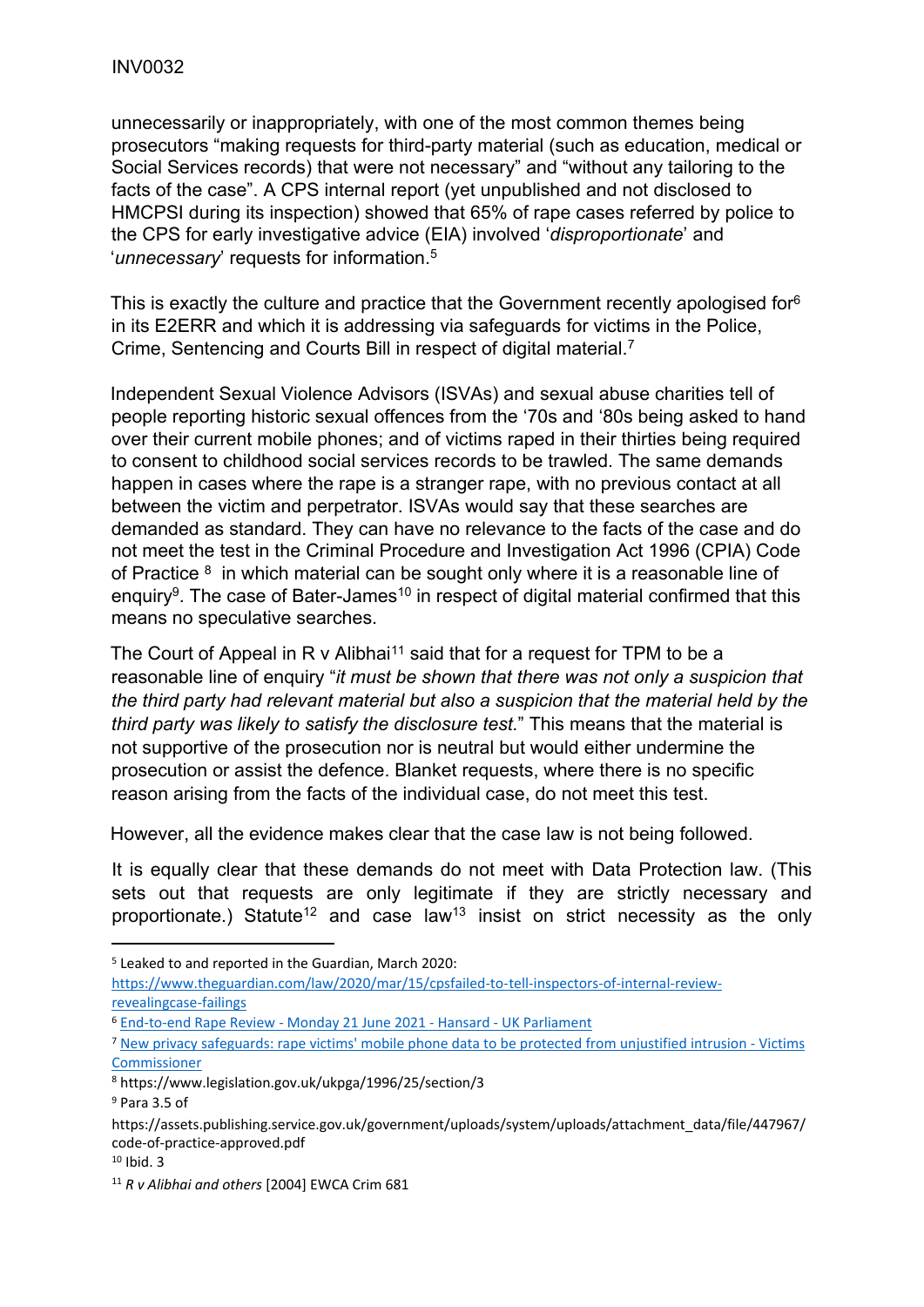appropriate test in circumstances where sensitive data will be processed, that is for example health data, sexuality data etc. and/or information about others.

Speculative requests like this appear to be conducted as a credibility check on the complainant. This happens only in rape and sexual assault and in no other kind of case. The intrusion is a major reason why many complainants withdraw from pursuing their case<sup>14</sup>, though they are clear that there was an offence and it is equally clear that the offender will remain free potentially to offend again. This material is frequently demanded at the outset of a case before any regard is given to the position of the alleged perpetrator, who may, for instance have admitted the offence in email and apologised, may admit it on arrest or where there may have been an eyewitness or other evidence of the offence.

It is clear that the drop in rape charges is enabled and fuelled by this pursuit of requests for personal information about victims. The smallest potential imperfection of the character of a victim unearthed in this way will result in a CPS decision not to charge. This is pursuant to their decision not to charge any case which is not a rocksolid certainty resulting in the collapse of charges by almost 2000 prosecutions a year since 2016/17 and the consequently appallingly low number of rape convictions compared to earlier years. The CPS chooses to say that more digital material makes cases harder when it is in fact their own decision to over-demand for trawls of such material.

In the rare cases that do get to court, this search for discreditable material can lead to disclosure to the defence, enabling cross-examination of a victim using something from their long-ago past history. They are not the authors of the TPM and in many cases do not know that the material exists. It could be a social worker's comment about them as a child with which they may profoundly disagree. The utter irrelevance and the shock to the witness of being assailed by such material can fundamentally undermine their ability to continue to testify. If, as occasionally happens, previous sexual history material is any part of what is disclosed, there should be an

application to the court in advance of the trial and the victim should be notified about this, but in practice this doesn't always happen<sup>15</sup>.

This issue also relates to pre-trial therapy notes from counsellors, increasingly sought by the Crown Prosecution Service (CPS) with other forms of third-party material.

<sup>12</sup> Data Protection Act 2018[:](https://www.legislation.gov.uk/ukpga/2018/12/contents/enacted) <https://www.legislation.gov.uk/ukpga/2018/12/contents/enacted>

<sup>13</sup> Bank Mellat v Her Majesty's Treasury (No 2[\):](https://www.bailii.org/uk/cases/UKSC/2013/39.html) <https://www.bailii.org/uk/cases/UKSC/2013/39.html>

<sup>&</sup>lt;sup>14</sup> Analysis conducted by my office of a Rape Crisis administrative dataset showed that one in five victims withdrew complaints, at least in part, due to disclosure and [privacy](https://victimscommissioner.org.uk/news/the-reasons-why-victims-of-rape-and-sexual-violence-withdraw-from-the-criminal-process-without-seeking-justice/) [concerns.](https://victimscommissioner.org.uk/news/the-reasons-why-victims-of-rape-and-sexual-violence-withdraw-from-the-criminal-process-without-seeking-justice/) Victims in 21% of complaints had concerns about digital downloads and disclosing GP, hospital, school, employment records, and a combination of negative press coverage.

Home Office data also shows an increase in withdrawal of rape complaints pre-charge, from 20% in 2014/15 to 42% in year to [September](https://www.gov.uk/government/statistics/crime-outcomes-in-england-and-wales-year-to-september-2020-data-tables) [2020.](https://www.gov.uk/government/statistics/crime-outcomes-in-england-and-wales-year-to-september-2020-data-tables) I echo the concerns of many senior police chiefs that there has been a fall in public and victim confidence in the police, in particular in relation to rape cases. This is in part due to the level of intrusion they are asked to bear.

<sup>15</sup> [Seeing](https://archive.northumbria-pcc.gov.uk/volunteers/court-observers/seeing-is-believing-2/) [is](https://archive.northumbria-pcc.gov.uk/volunteers/court-observers/seeing-is-believing-2/) [Believing](https://archive.northumbria-pcc.gov.uk/volunteers/court-observers/seeing-is-believing-2/) [-](https://archive.northumbria-pcc.gov.uk/volunteers/court-observers/seeing-is-believing-2/) [Archived](https://archive.northumbria-pcc.gov.uk/volunteers/court-observers/seeing-is-believing-2/) [Northumbria](https://archive.northumbria-pcc.gov.uk/volunteers/court-observers/seeing-is-believing-2/) [Police](https://archive.northumbria-pcc.gov.uk/volunteers/court-observers/seeing-is-believing-2/) [&](https://archive.northumbria-pcc.gov.uk/volunteers/court-observers/seeing-is-believing-2/) [Crime](https://archive.northumbria-pcc.gov.uk/volunteers/court-observers/seeing-is-believing-2/) [Commissioner](https://archive.northumbria-pcc.gov.uk/volunteers/court-observers/seeing-is-believing-2/) [\(northumbria-pcc.gov.uk\)](https://archive.northumbria-pcc.gov.uk/volunteers/court-observers/seeing-is-believing-2/)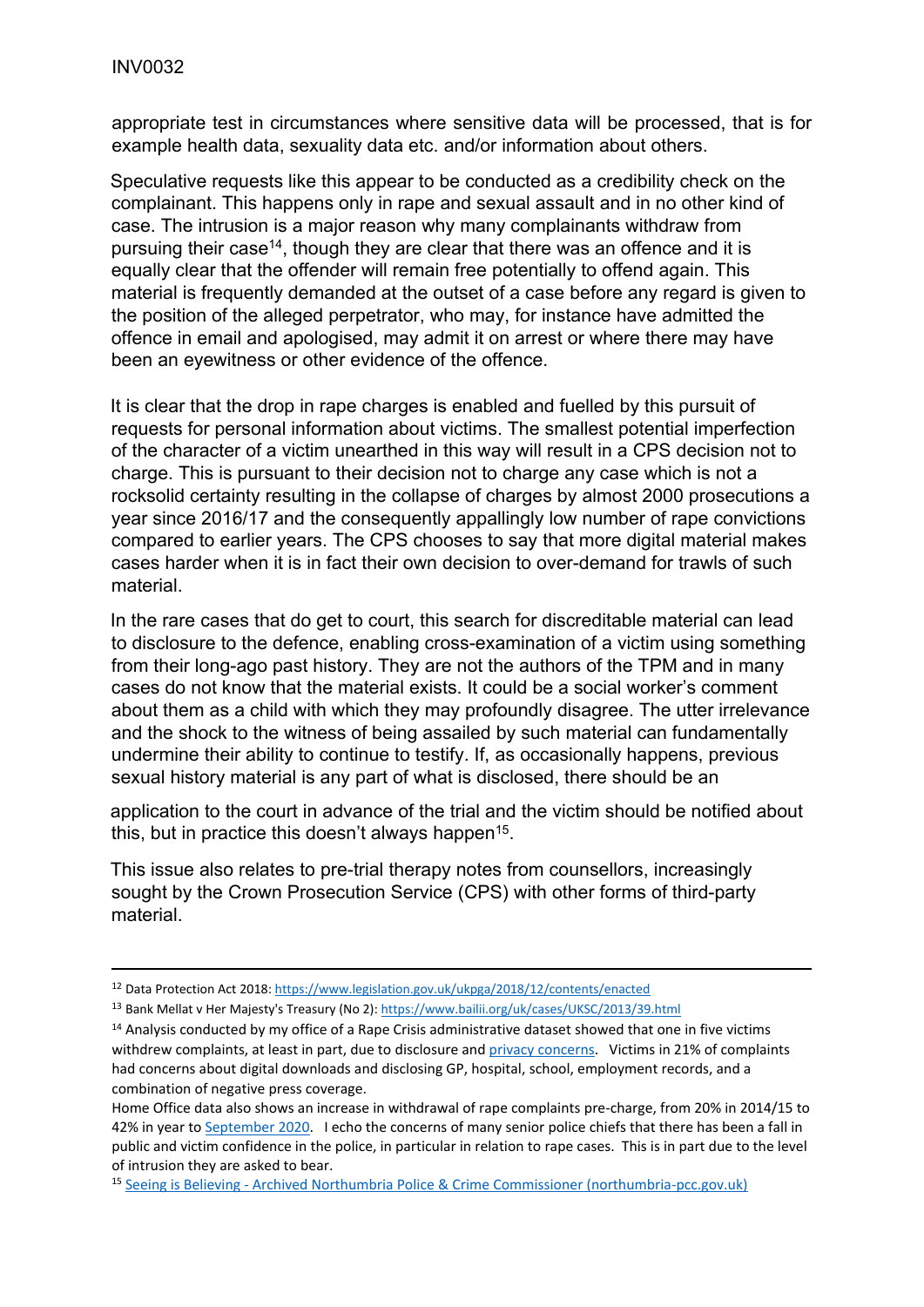In my previous submission to this committee, I wrote:

*Concerns about disclosure of complainants pre-trial counselling notes deter many victims from accessing therapy until after trial. CPS recently consulted on new guidelines<sup>16</sup> on this but the post-pandemic courts backlog has lengthened the time victims may go without therapy, potentially deepening their trauma. The situation is precarious for victims who risk their notes being disclosed to the defendant should they have counselling pre-trial. CPS have not published new any new guidelines to address this unacceptable practice which is a key deterrent to reporting.*

Since then, there have been worrying further developments.

The CPS have yet to publish their pre-trial therapy guidance but has recently put out for consultation a number of new documents about its approach to prosecuting Rape and Serious Sexual Assault (RASSO)<sup>17</sup>. In these documents the CPS presents the legal test for access to third-party material as if it were weaker and more open that it is in law. The legal framework for requesting, accessing and retaining victim data is contained in a number of places both in statute and case law.

Importantly, in respect of third-party material, there is a precedent in case law. This is the case of Alibhai (R v Alibhai and others [2004] EWCA Crim 681). Police should only make requests for third party disclosure where there is a reasonable line of enquiry. The Court of Appeal established in Alibhai, that for a reasonable line of enquiry *"it must be shown that there was not only a suspicion that the third party had relevant material but also a suspicion that the material held by the third party was likely to satisfy the disclosure test."* The disclosure test is something which could undermine the prosecution case or assist the defence case, thus blanket requests, where there is no specific reason arising from the facts of the individual case, do not meet this test.

The CPS' new documents state that a reasonable line of enquiry in respect of thirdparty material is anything 'relevant'. This is a totally subjective test. Obviously, too, it is a far lower threshold than material which might satisfy the disclosure test, as set out immediately above in the case of Alibhai - importantly saying that 'relevance' is not the test but the test is "a *suspicion that the material held by the third party was likely to satisfy the disclosure test."* The disclosure test is something which could undermine the prosecution case or assist the defence case.

The CPS has also recently 'updated' its' 'disclosure manual<sup>18</sup>' - the very guidance used day-to-day by prosecutors, which now has been altered from correctly reciting the rule in R v Alibhai, so that it now repeats the wrong formula that the test is 'relevance'.

<sup>&</sup>lt;sup>16</sup> Accessed at [Draft](https://www.cps.gov.uk/publication/draft-guidance-pre-trial-therapy) [guidance](https://www.cps.gov.uk/publication/draft-guidance-pre-trial-therapy) [on](https://www.cps.gov.uk/publication/draft-guidance-pre-trial-therapy) [pre-trial](https://www.cps.gov.uk/publication/draft-guidance-pre-trial-therapy) [therapy](https://www.cps.gov.uk/publication/draft-guidance-pre-trial-therapy) [|](https://www.cps.gov.uk/publication/draft-guidance-pre-trial-therapy) [The](https://www.cps.gov.uk/publication/draft-guidance-pre-trial-therapy) [Crown](https://www.cps.gov.uk/publication/draft-guidance-pre-trial-therapy) [Prosecution](https://www.cps.gov.uk/publication/draft-guidance-pre-trial-therapy) [Service](https://www.cps.gov.uk/publication/draft-guidance-pre-trial-therapy) [\(cps.gov.uk\)](https://www.cps.gov.uk/publication/draft-guidance-pre-trial-therapy)

 $17$  [Help](https://www.cps.gov.uk/rasso-feedback) [us](https://www.cps.gov.uk/rasso-feedback) [improve](https://www.cps.gov.uk/rasso-feedback) [how](https://www.cps.gov.uk/rasso-feedback) [we](https://www.cps.gov.uk/rasso-feedback) [explain](https://www.cps.gov.uk/rasso-feedback) [our](https://www.cps.gov.uk/rasso-feedback) [work](https://www.cps.gov.uk/rasso-feedback) [on](https://www.cps.gov.uk/rasso-feedback) [rape](https://www.cps.gov.uk/rasso-feedback) [and](https://www.cps.gov.uk/rasso-feedback) [serious](https://www.cps.gov.uk/rasso-feedback) [sexual](https://www.cps.gov.uk/rasso-feedback) [assault](https://www.cps.gov.uk/rasso-feedback) [|](https://www.cps.gov.uk/rasso-feedback) [The](https://www.cps.gov.uk/rasso-feedback) [Crown](https://www.cps.gov.uk/rasso-feedback) [Prosecution](https://www.cps.gov.uk/rasso-feedback) [Service](https://www.cps.gov.uk/rasso-feedback) [\(cps.gov.uk\)](https://www.cps.gov.uk/rasso-feedback)

<sup>18</sup> [Disclosure](https://www.cps.gov.uk/legal-guidance/disclosure-manual) [Manual](https://www.cps.gov.uk/legal-guidance/disclosure-manual) [|](https://www.cps.gov.uk/legal-guidance/disclosure-manual) [The](https://www.cps.gov.uk/legal-guidance/disclosure-manual) [Crown](https://www.cps.gov.uk/legal-guidance/disclosure-manual) [Prosecution](https://www.cps.gov.uk/legal-guidance/disclosure-manual) [Service](https://www.cps.gov.uk/legal-guidance/disclosure-manual) [\(cps.gov.uk\)](https://www.cps.gov.uk/legal-guidance/disclosure-manual)